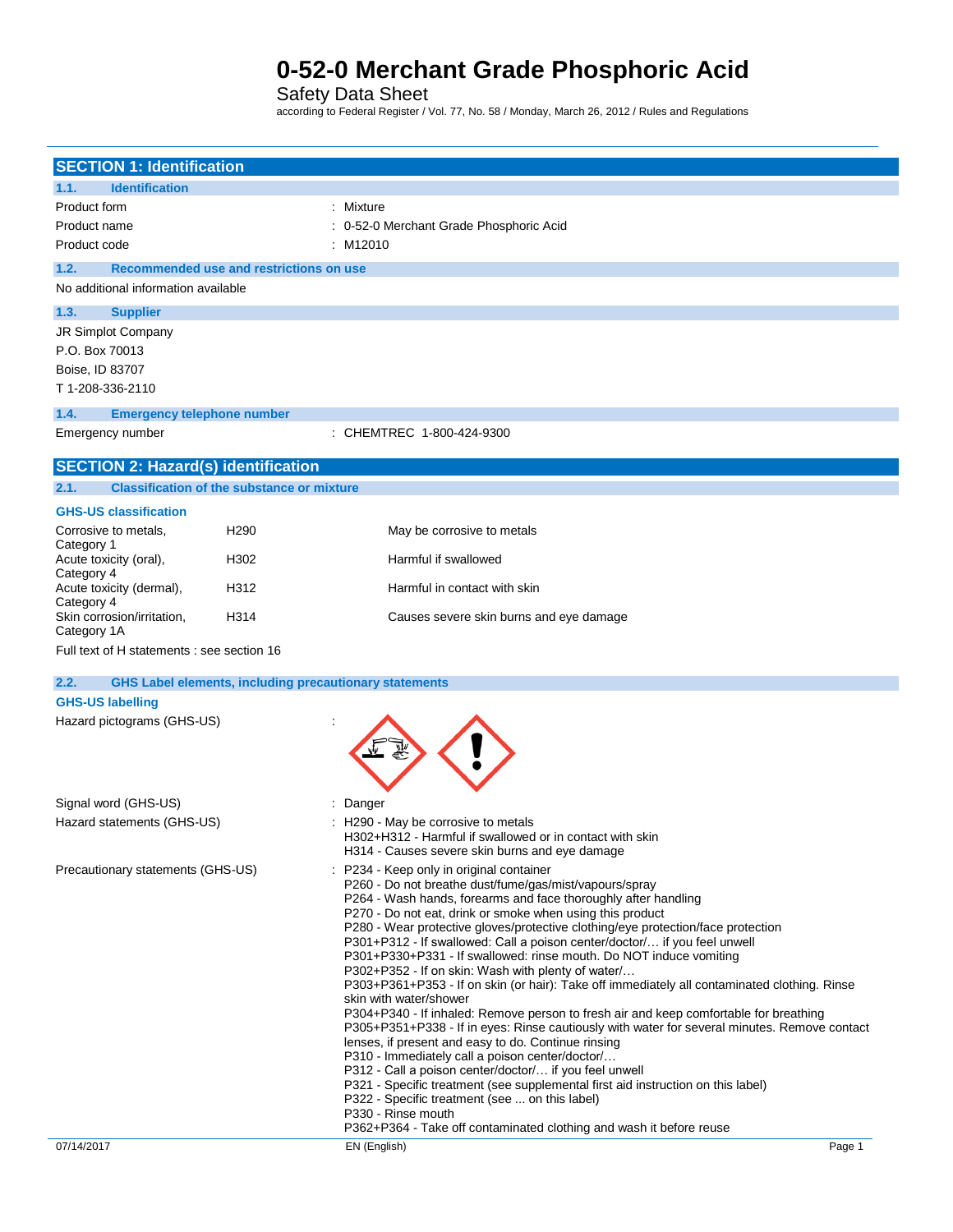Safety Data Sheet

according to Federal Register / Vol. 77, No. 58 / Monday, March 26, 2012 / Rules and Regulations

|                |                                                          | P363 - Wash contaminated clothing before reuse<br>P390 - Absorb spillage to prevent material damage<br>P405 - Store locked up<br>P406 - Store in a corrosion resistant container with a resistant inner liner<br>P501 - Dispose of contents/container to |
|----------------|----------------------------------------------------------|----------------------------------------------------------------------------------------------------------------------------------------------------------------------------------------------------------------------------------------------------------|
| 2.3.           | Other hazards which do not result in classification      |                                                                                                                                                                                                                                                          |
|                | No additional information available                      |                                                                                                                                                                                                                                                          |
| 2.4.           | Unknown acute toxicity (GHS US)                          |                                                                                                                                                                                                                                                          |
| Not applicable |                                                          |                                                                                                                                                                                                                                                          |
|                | <b>SECTION 3: Composition/information on ingredients</b> |                                                                                                                                                                                                                                                          |

### **3.1. Substance**

#### Not applicable

**3.2. Mixture**

| <b>Name</b>                 | <b>Product identifier</b> | $\frac{9}{6}$ | <b>GHS-US classification</b>                                                                          |
|-----------------------------|---------------------------|---------------|-------------------------------------------------------------------------------------------------------|
| phosphoric acid (7664-38-2) | (CAS No) 7664-38-2        |               | Met. Corr. 1, H290<br>Acute Tox. 4 (Oral), H302<br>Acute Tox. 4 (Dermal), H312<br>Skin Corr. 1B, H314 |
| Proprietary                 |                           |               | Not classified                                                                                        |

Full text of hazard classes and H-statements : see section 16

| <b>SECTION 4: First-aid measures</b>                                    |                                                                                                                                                                                                                                                                       |
|-------------------------------------------------------------------------|-----------------------------------------------------------------------------------------------------------------------------------------------------------------------------------------------------------------------------------------------------------------------|
| <b>Description of first aid measures</b><br>4.1.                        |                                                                                                                                                                                                                                                                       |
| First-aid measures general                                              | : Never give anything by mouth to an unconscious person. If you feel unwell, seek medical<br>advice (show the label where possible).                                                                                                                                  |
| First-aid measures after inhalation                                     | : Remove person to fresh air and keep comfortable for breathing. Remove victim to fresh air and<br>keep at rest in a position comfortable for breathing. Immediately call a POISON CENTER or<br>doctor/physician.                                                     |
| First-aid measures after skin contact                                   | Immediately call a POISON CENTER or doctor/physician. Specific measures (see  on this<br>label). Wash with plenty of soap and water. Wash contaminated clothing before reuse.<br>Remove/Take off immediately all contaminated clothing. Rinse skin with water/shower. |
| First-aid measures after eye contact                                    | Rinse cautiously with water for several minutes. Remove contact lenses, if present and easy to<br>do. Continue rinsing. Immediately call a POISON CENTER or doctor/physician.                                                                                         |
| First-aid measures after ingestion                                      | Rinse mouth. Do NOT induce vomiting. Call a POISON CENTER or doctor/physician if you feel<br>unwell. Immediately call a POISON CENTER or doctor/physician. Call a poison center or a<br>doctor if you feel unwell.                                                    |
| 4.2.<br>Most important symptoms and effects (acute and delayed)         |                                                                                                                                                                                                                                                                       |
| Potential adverse human health effects and<br>symptoms                  | Based on available data, the classification criteria are not met. Harmful if swallowed. Harmful in<br>contact with skin.                                                                                                                                              |
| Symptoms/injuries                                                       | : Causes severe skin burns and eye damage.                                                                                                                                                                                                                            |
| Symptoms/injuries after skin contact                                    | Repeated exposure to this material can result in absorption through skin causing significant<br>health hazard. Harmful in contact with skin.                                                                                                                          |
| Symptoms/injuries after ingestion                                       | : Swallowing a small quantity of this material will result in serious health hazard.                                                                                                                                                                                  |
| 4.3.<br>Immediate medical attention and special treatment, if necessary |                                                                                                                                                                                                                                                                       |
| Treat symptomatically.                                                  |                                                                                                                                                                                                                                                                       |
| <b>SECTION 5: Fire-fighting measures</b>                                |                                                                                                                                                                                                                                                                       |
| 5.1.<br>Suitable (and unsuitable) extinguishing media                   |                                                                                                                                                                                                                                                                       |
| Suitable extinguishing media                                            | : Foam. Dry powder. Carbon dioxide. Water spray. Sand.                                                                                                                                                                                                                |
| Unsuitable extinguishing media                                          | : Do not use a heavy water stream.                                                                                                                                                                                                                                    |
| 5.2.<br>Specific hazards arising from the chemical                      |                                                                                                                                                                                                                                                                       |
| Reactivity                                                              | : Thermal decomposition generates : Corrosive vapours.                                                                                                                                                                                                                |
| Special protective equipment and precautions for fire-fighters<br>5.3.  |                                                                                                                                                                                                                                                                       |
| Firefighting instructions                                               | : Use water spray or fog for cooling exposed containers. Exercise caution when fighting any<br>chemical fire. Prevent fire-fighting water from entering environment.                                                                                                  |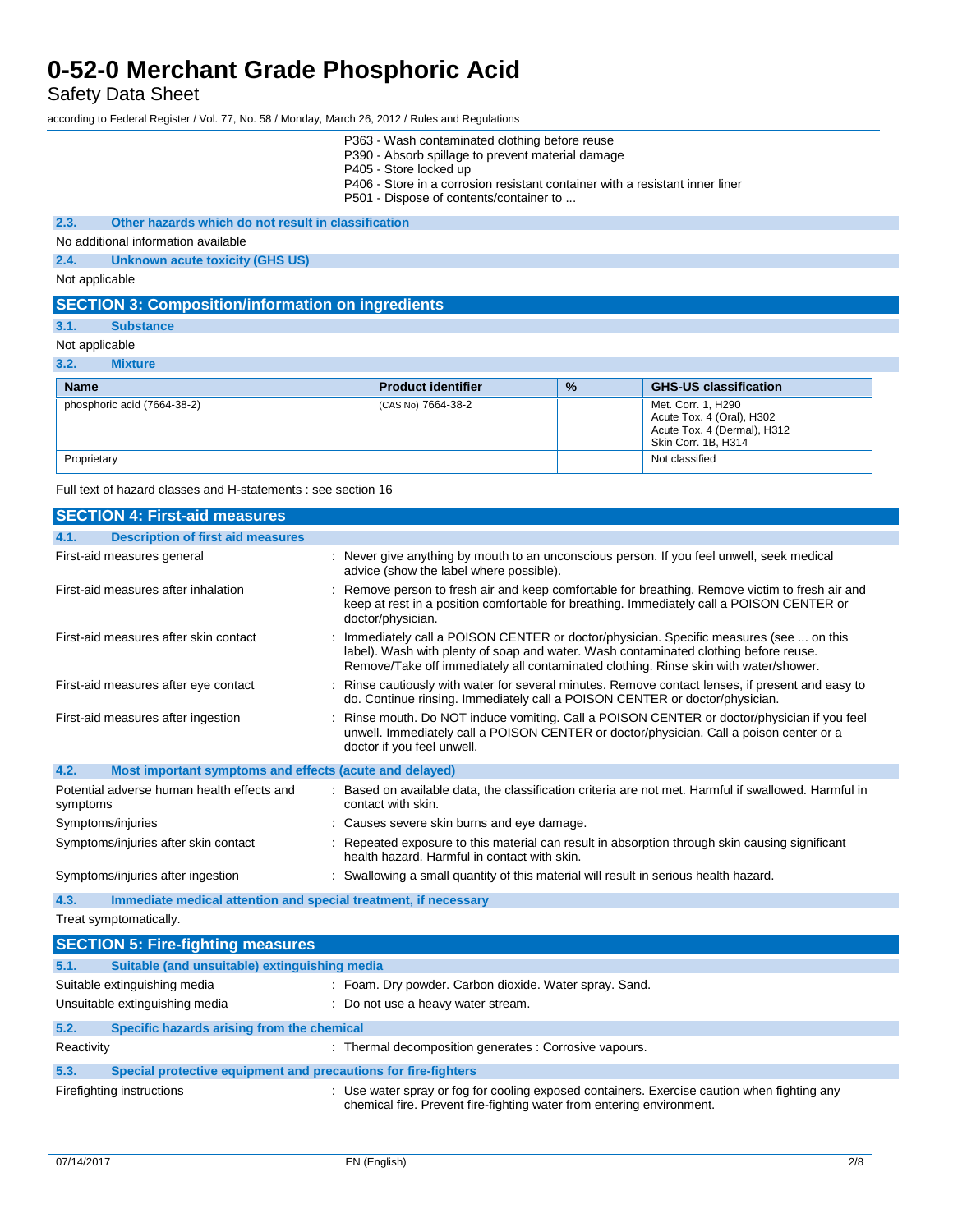Safety Data Sheet

according to Federal Register / Vol. 77, No. 58 / Monday, March 26, 2012 / Rules and Regulations

| according to Federal Register / Vol. 77, No. 58 / Monday, March 26, 2012 / Rules and Regulations |                                                                                                                                                                                                                                                                                                                                                                                           |
|--------------------------------------------------------------------------------------------------|-------------------------------------------------------------------------------------------------------------------------------------------------------------------------------------------------------------------------------------------------------------------------------------------------------------------------------------------------------------------------------------------|
| Protection during firefighting                                                                   | : Do not enter fire area without proper protective equipment, including respiratory protection. Do<br>not attempt to take action without suitable protective equipment. Self-contained breathing<br>apparatus. Complete protective clothing.                                                                                                                                              |
| <b>SECTION 6: Accidental release measures</b>                                                    |                                                                                                                                                                                                                                                                                                                                                                                           |
| Personal precautions, protective equipment and emergency procedures<br>6.1.                      |                                                                                                                                                                                                                                                                                                                                                                                           |
| 6.1.1.<br>For non-emergency personnel                                                            |                                                                                                                                                                                                                                                                                                                                                                                           |
| <b>Emergency procedures</b>                                                                      | : Ventilate spillage area. Evacuate unnecessary personnel.                                                                                                                                                                                                                                                                                                                                |
| 6.1.2.<br>For emergency responders                                                               |                                                                                                                                                                                                                                                                                                                                                                                           |
| Protective equipment                                                                             | Do not attempt to take action without suitable protective equipment. Equip cleanup crew with<br>proper protection. For further information refer to section 8: "Exposure controls/personal<br>protection".                                                                                                                                                                                |
| <b>Emergency procedures</b>                                                                      | : Ventilate area.                                                                                                                                                                                                                                                                                                                                                                         |
| 6.2.<br><b>Environmental precautions</b>                                                         |                                                                                                                                                                                                                                                                                                                                                                                           |
|                                                                                                  | Avoid release to the environment. Prevent entry to sewers and public waters. Notify authorities if liquid enters sewers or public waters.                                                                                                                                                                                                                                                 |
| 6.3.<br>Methods and material for containment and cleaning up                                     |                                                                                                                                                                                                                                                                                                                                                                                           |
| Methods for cleaning up                                                                          | : Take up liquid spill into absorbent material. Soak up spills with inert solids, such as clay or<br>diatomaceous earth as soon as possible. Collect spillage. Store away from other materials.<br>Absorb spillage to prevent material damage.                                                                                                                                            |
| Other information                                                                                | : Dispose of materials or solid residues at an authorized site.                                                                                                                                                                                                                                                                                                                           |
| <b>Reference to other sections</b><br>6.4.                                                       |                                                                                                                                                                                                                                                                                                                                                                                           |
|                                                                                                  | See Heading 8. Exposure controls and personal protection. For further information refer to section 13.                                                                                                                                                                                                                                                                                    |
| <b>SECTION 7: Handling and storage</b>                                                           |                                                                                                                                                                                                                                                                                                                                                                                           |
| 7.1.<br><b>Precautions for safe handling</b>                                                     |                                                                                                                                                                                                                                                                                                                                                                                           |
| Additional hazards when processed                                                                | : May be corrosive to metals.                                                                                                                                                                                                                                                                                                                                                             |
| Precautions for safe handling                                                                    | : Ensure good ventilation of the work station. Wear personal protective equipment. Wash hands<br>and other exposed areas with mild soap and water before eating, drinking or smoking and<br>when leaving work. Provide good ventilation in process area to prevent formation of vapour. Do<br>not breathe dust/fume/gas/mist/vapours/spray. Avoid contact during pregnancy/while nursing. |
| Hygiene measures                                                                                 | : Do not eat, drink or smoke when using this product. Wash hands, forearms and face thoroughly<br>after handling. Always wash hands after handling the product.                                                                                                                                                                                                                           |
| 7.2.<br>Conditions for safe storage, including any incompatibilities                             |                                                                                                                                                                                                                                                                                                                                                                                           |
| Technical measures                                                                               | : Comply with applicable regulations.                                                                                                                                                                                                                                                                                                                                                     |
| Storage conditions                                                                               | : Keep only in the original container in a cool, well ventilated place away from : Keep container<br>closed when not in use. Store in a well-ventilated place. Keep cool.                                                                                                                                                                                                                 |

Incompatible products : Strong bases. Strong acids.

## Incompatible materials **incompatible materials** : Sources of ignition. Direct sunlight.

Packaging materials **interpretatal interpretatal interests of the Container with a resistant inner liner.** 

### **SECTION 8: Exposure controls/personal protection**

# **8.1. Control parameters**

| Proprietary                             |                                 |                    |
|-----------------------------------------|---------------------------------|--------------------|
| Not applicable                          |                                 |                    |
| phosphoric acid (7664-38-2) (7664-38-2) |                                 |                    |
| <b>ACGIH</b>                            | ACGIH TWA (mg/m <sup>3</sup> )  | 1 mg/m $3$         |
| <b>ACGIH</b>                            | ACGIH STEL (mg/m <sup>3</sup> ) | $3 \text{ mg/m}^3$ |

| 8.2. | <b>Appropriate engineering controls</b> |  |
|------|-----------------------------------------|--|
|      |                                         |  |

Appropriate engineering controls : Ensure good ventilation of the work station.

Environmental exposure controls : Avoid release to the environment.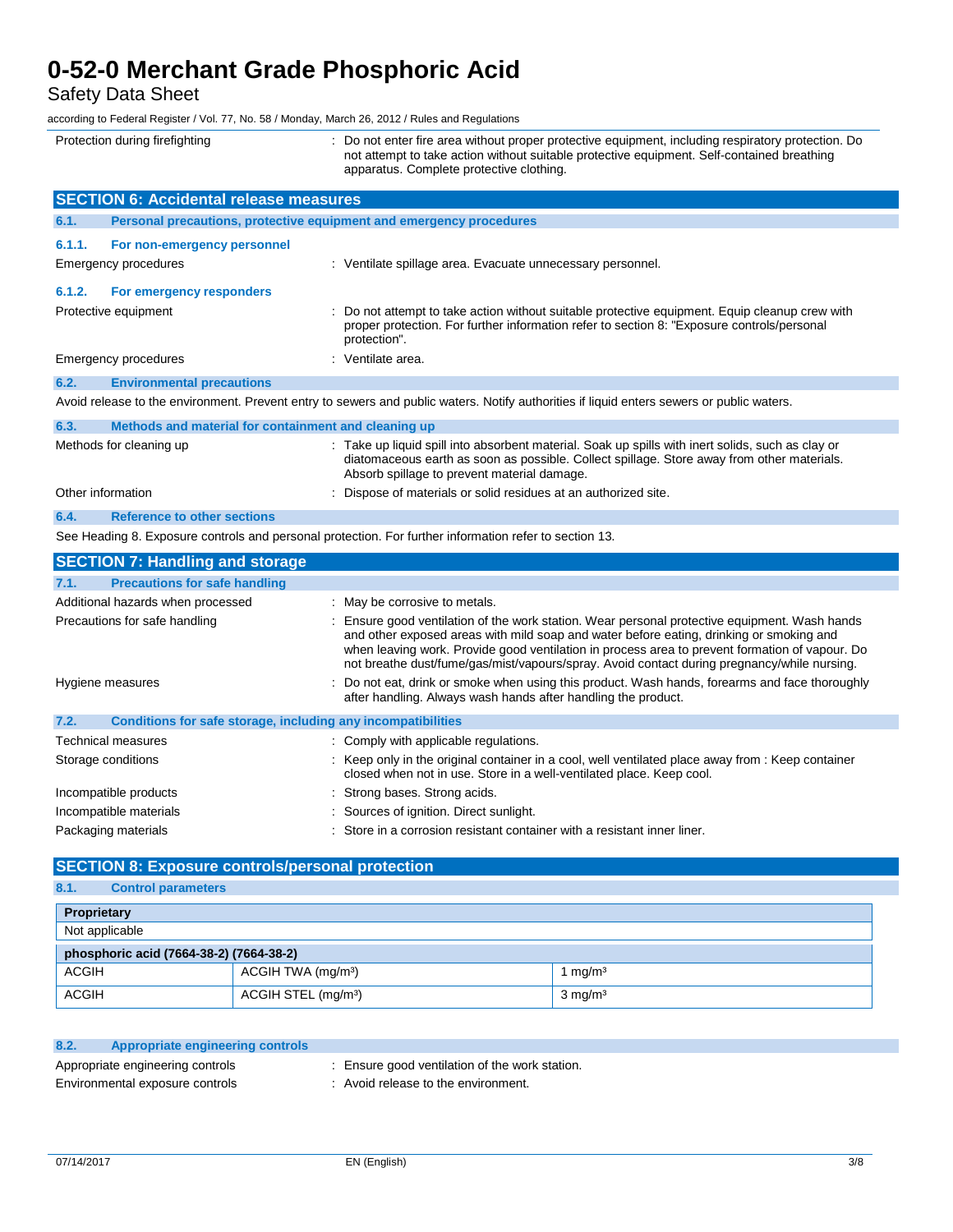## Safety Data Sheet

according to Federal Register / Vol. 77, No. 58 / Monday, March 26, 2012 / Rules and Regulations

**8.3. Individual protection measures/Personal protective equipment**

#### **Personal protective equipment:**

Avoid all unnecessary exposure.

### **Hand protection:**

Wear protective gloves

**Eye protection:**

Chemical goggles or face shield. Safety glasses

#### **Skin and body protection:**

Wear suitable protective clothing

#### **Respiratory protection:**

Wear appropriate mask

#### **Other information:**

Do not eat, drink or smoke during use.

### **SECTION 9: Physical and chemical properties**

| Information on basic physical and chemical properties<br>9.1. |                                       |
|---------------------------------------------------------------|---------------------------------------|
| Physical state                                                | : Liquid                              |
| Appearance                                                    | : Green, viscous liquid.              |
| Colour                                                        | : Green                               |
| Odour                                                         | Odorless when cold; pungent when hot. |
| Odour threshold                                               | : No data available                   |
| pH                                                            | : < 1                                 |
| Melting point                                                 | : $\approx$ °C                        |
| Freezing point                                                | : No data available                   |
| Boiling point                                                 | : No data available                   |
| Flash point                                                   | : 123 $^{\circ}$ C                    |
| Relative evaporation rate (butylacetate=1)                    | : No data available                   |
| Flammability (solid, gas)                                     | : Non flammable.                      |
| Vapour pressure                                               | : No data available                   |
| Relative vapour density at 20 °C                              | : No data available                   |
| Relative density                                              | : No data available                   |
| Solubility                                                    | : No data available                   |
| Log Pow                                                       | : No data available                   |
| Auto-ignition temperature                                     | : No data available                   |
| Decomposition temperature                                     | : No data available                   |
| Viscosity, kinematic                                          | : No data available                   |
| Viscosity, dynamic                                            | : No data available                   |
| <b>Explosive limits</b>                                       | : No data available                   |
| <b>Explosive properties</b>                                   | : No data available                   |
| Oxidising properties                                          | No data available                     |
|                                                               |                                       |

### **9.2. Other information**

No additional information available

### **SECTION 10: Stability and reactivity 10.1. Reactivity**

Thermal decomposition generates : Corrosive vapours.

**10.2. Chemical stability**

## Stable.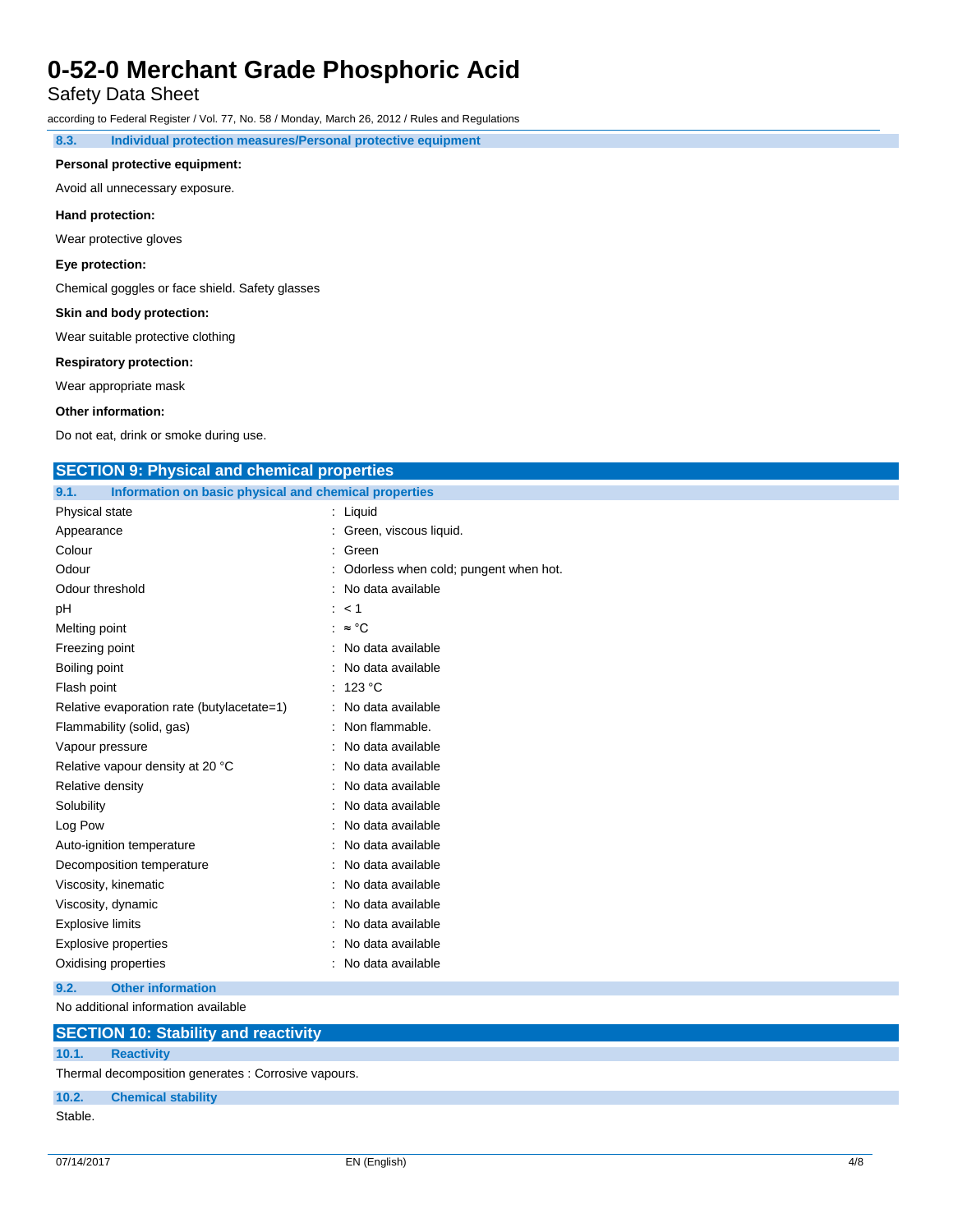Safety Data Sheet

according to Federal Register / Vol. 77, No. 58 / Monday, March 26, 2012 / Rules and Regulations

## **10.3. Possibility of hazardous reactions**

Not established.

### **10.4. Conditions to avoid**

Strong Alkalies. Metals other than stainless steel. Direct sunlight. Extremely high or low temperatures.

#### **10.5. Incompatible materials**

Reacts violently with strong alkalies producing heat. Contact with many metals may result in severe corrosion attack of the metal and liberation of hydrogen gas. Strong acids. Strong bases. metals. May be corrosive to metals.

### **10.6. Hazardous decomposition products**

High temperatures will liberate phosphorus oxides. fume. Carbon monoxide. Carbon dioxide. Thermal decomposition generates : Corrosive vapours.

| <b>SECTION 11: Toxicological information</b>           |                                                                                                                                              |
|--------------------------------------------------------|----------------------------------------------------------------------------------------------------------------------------------------------|
| <b>Information on toxicological effects</b><br>11.1.   |                                                                                                                                              |
| Acute toxicity                                         | : Oral: Harmful if swallowed. Dermal: Harmful in contact with skin.                                                                          |
| 0-52-0 Merchant Grade Phosphoric Acid                  |                                                                                                                                              |
| LD50 oral rat                                          | 1530 mg/kg                                                                                                                                   |
| LD50 dermal rabbit                                     | 1260 mg/kg                                                                                                                                   |
| ATE US (oral)                                          | 1530 mg/kg bodyweight                                                                                                                        |
| ATE US (dermal)                                        | 1260 mg/kg bodyweight                                                                                                                        |
| phosphoric acid (7664-38-2) (7664-38-2)                |                                                                                                                                              |
| LD50 oral rat                                          | 1530 mg/kg (Rat)                                                                                                                             |
| LD50 dermal rat                                        | >= 1260 mg/kg bodyweight                                                                                                                     |
| LC50 inhalation rat (mg/l)                             | $>=$ mg/l/4h                                                                                                                                 |
| ATE US (oral)                                          | 1530 mg/kg bodyweight                                                                                                                        |
| ATE US (dermal)                                        | 1100 mg/kg bodyweight                                                                                                                        |
| Skin corrosion/irritation                              | : Causes severe skin burns and eye damage.                                                                                                   |
|                                                        | pH: < 1                                                                                                                                      |
| Serious eye damage/irritation                          | : Not classified                                                                                                                             |
|                                                        | pH: < 1                                                                                                                                      |
| Respiratory or skin sensitisation                      | Not classified                                                                                                                               |
| Germ cell mutagenicity                                 | Not classified                                                                                                                               |
|                                                        | Based on available data, the classification criteria are not met                                                                             |
| Carcinogenicity                                        | Not classified                                                                                                                               |
| Reproductive toxicity                                  | Not classified                                                                                                                               |
|                                                        | Based on available data, the classification criteria are not met                                                                             |
| Specific target organ toxicity (single exposure)       | : Not classified                                                                                                                             |
| Specific target organ toxicity (repeated<br>exposure)  | Not classified                                                                                                                               |
| Aspiration hazard                                      | Not classified                                                                                                                               |
| Potential adverse human health effects and<br>symptoms | Based on available data, the classification criteria are not met. Harmful if swallowed. Harmful in<br>contact with skin.                     |
| Symptoms/injuries                                      | Causes severe skin burns and eye damage.                                                                                                     |
| Symptoms/injuries after skin contact                   | Repeated exposure to this material can result in absorption through skin causing significant<br>health hazard. Harmful in contact with skin. |
| Symptoms/injuries after ingestion                      | Swallowing a small quantity of this material will result in serious health hazard.                                                           |

| <b>SECTION 12: Ecological information</b> |                                                                                                                           |     |
|-------------------------------------------|---------------------------------------------------------------------------------------------------------------------------|-----|
| 12.1.<br><b>Toxicity</b>                  |                                                                                                                           |     |
| Ecology - general                         | : The product is not considered harmful to aguatic organisms or to cause long-term adverse<br>effects in the environment. |     |
| 0-52-0 Merchant Grade Phosphoric Acid     |                                                                                                                           |     |
| LC50 fish 1                               | $3 - 3.5$ ppm                                                                                                             |     |
| 07/14/2017                                | EN (English)                                                                                                              | 5/8 |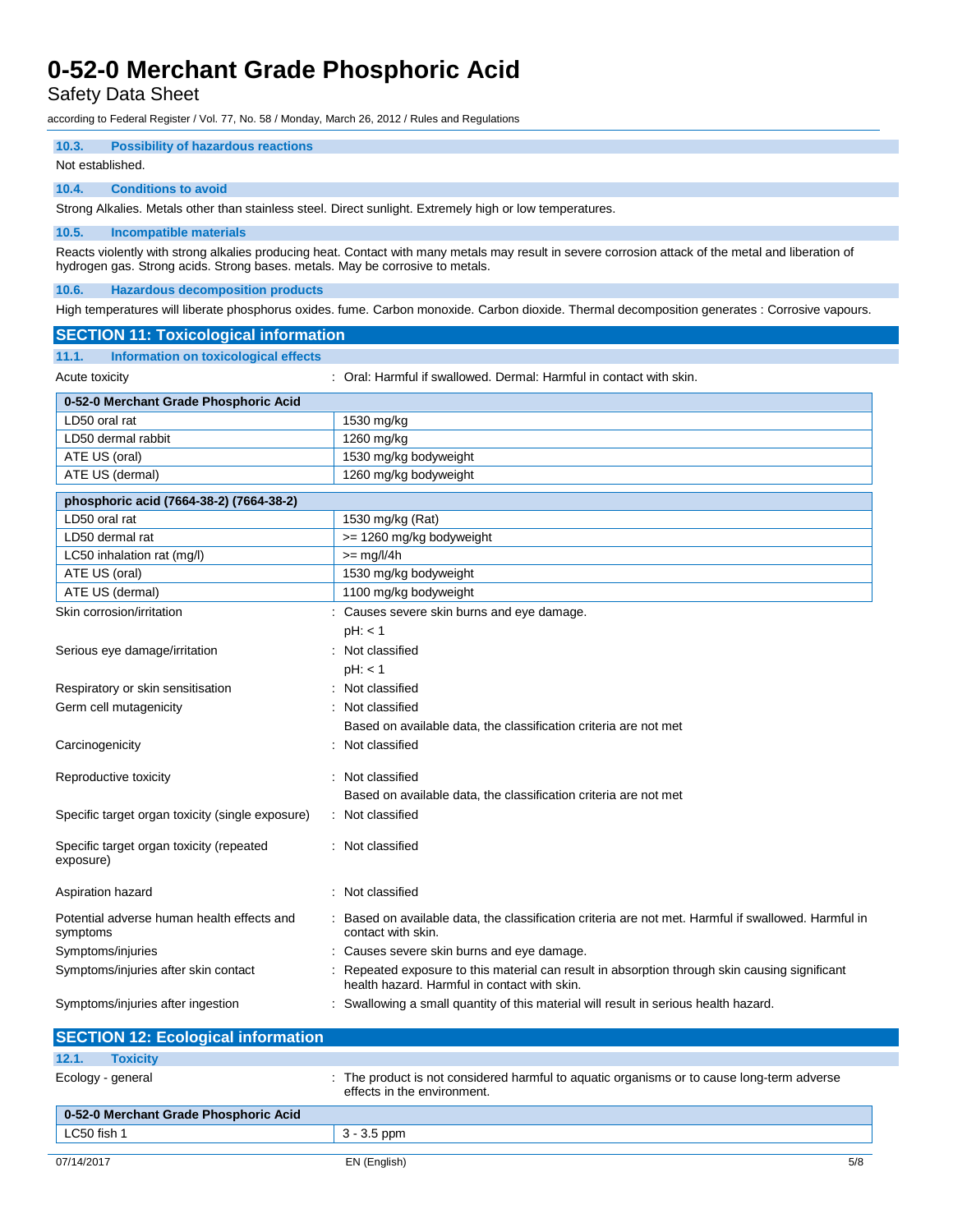Safety Data Sheet

according to Federal Register / Vol. 77, No. 58 / Monday, March 26, 2012 / Rules and Regulations

| phosphoric acid (7664-38-2) (7664-38-2)                             |                                                                                                              |
|---------------------------------------------------------------------|--------------------------------------------------------------------------------------------------------------|
| LC50 fish 1                                                         | 138 mg/l (96 h; Pisces; Pure substance)                                                                      |
| LC50 other aquatic organisms 1                                      | 240 mg/l (96 h; Protozoa; Pure substance)                                                                    |
| LC50 fish 2                                                         | 100 - 1000 mg/l (Pisces; Pure substance)                                                                     |
| LC50 other aquatic organisms 2                                      | 100 - 1000 mg/l (Pure substance)                                                                             |
| TLM fish 1                                                          | 138 ppm (24 h; Gambusia affinis; Pure substance)                                                             |
| Threshold limit other aquatic organisms 1                           | 240 mg/l (96 h; Protozoa; Pure substance)                                                                    |
| Threshold limit other aquatic organisms 2                           | 100 - 1000, Pure substance                                                                                   |
| 12.2.<br><b>Persistence and degradability</b>                       |                                                                                                              |
| 0-52-0 Merchant Grade Phosphoric Acid                               |                                                                                                              |
| Persistence and degradability                                       | Not established.                                                                                             |
| Proprietary                                                         |                                                                                                              |
| Persistence and degradability                                       | Not established.                                                                                             |
| phosphoric acid (7664-38-2) (7664-38-2)                             |                                                                                                              |
| Persistence and degradability                                       | Biodegradability: not applicable. No (test)data on mobility of the components available. Not<br>established. |
| Biochemical oxygen demand (BOD)                                     | Not applicable                                                                                               |
| Chemical oxygen demand (COD)                                        | Not applicable                                                                                               |
| ThOD                                                                | Not applicable                                                                                               |
| BOD (% of ThOD)                                                     | Not applicable                                                                                               |
| 12.3.<br><b>Bioaccumulative potential</b>                           |                                                                                                              |
| 0-52-0 Merchant Grade Phosphoric Acid                               |                                                                                                              |
| Bioaccumulative potential                                           | Not established.                                                                                             |
|                                                                     |                                                                                                              |
| Proprietary                                                         |                                                                                                              |
| Bioaccumulative potential                                           | Not established.                                                                                             |
| phosphoric acid (7664-38-2) (7664-38-2)                             |                                                                                                              |
| Log Pow                                                             | -0.77 (Estimated value)                                                                                      |
| Bioaccumulative potential                                           | Bioaccumulation: not applicable. Not established.                                                            |
| 12.4.<br><b>Mobility in soil</b>                                    |                                                                                                              |
| No additional information available                                 |                                                                                                              |
| 12.5.<br><b>Other adverse effects</b>                               |                                                                                                              |
| Effect on the global warming                                        | : No known effects from this product.                                                                        |
| <b>GWPmix comment</b>                                               | : No known effects from this product.                                                                        |
|                                                                     |                                                                                                              |
| Other information                                                   | . Avoid release to the environment.                                                                          |
| <b>SECTION 13: Disposal considerations</b>                          |                                                                                                              |
| <b>Disposal methods</b><br>13.1.                                    |                                                                                                              |
| Waste treatment methods                                             | : Dispose of contents/container in accordance with licensed collector's sorting instructions.                |
| Product/Packaging disposal recommendations                          | Dispose in a safe manner in accordance with local/national regulations. Dispose of<br>contents/container to  |
| Ecology - waste materials                                           | Avoid release to the environment.                                                                            |
| <b>SECTION 14: Transport information</b>                            |                                                                                                              |
| <b>Department of Transportation (DOT)</b><br>In accordance with DOT |                                                                                                              |
| Transport document description                                      | : UN1805 Phosphoric acid solution, 8, III                                                                    |
| UN-No.(DOT)                                                         | : UN1805                                                                                                     |
| Proper Shipping Name (DOT)                                          |                                                                                                              |
|                                                                     |                                                                                                              |
| 07/14/2017                                                          | : Phosphoric acid solution<br>EN (English)<br>6/8                                                            |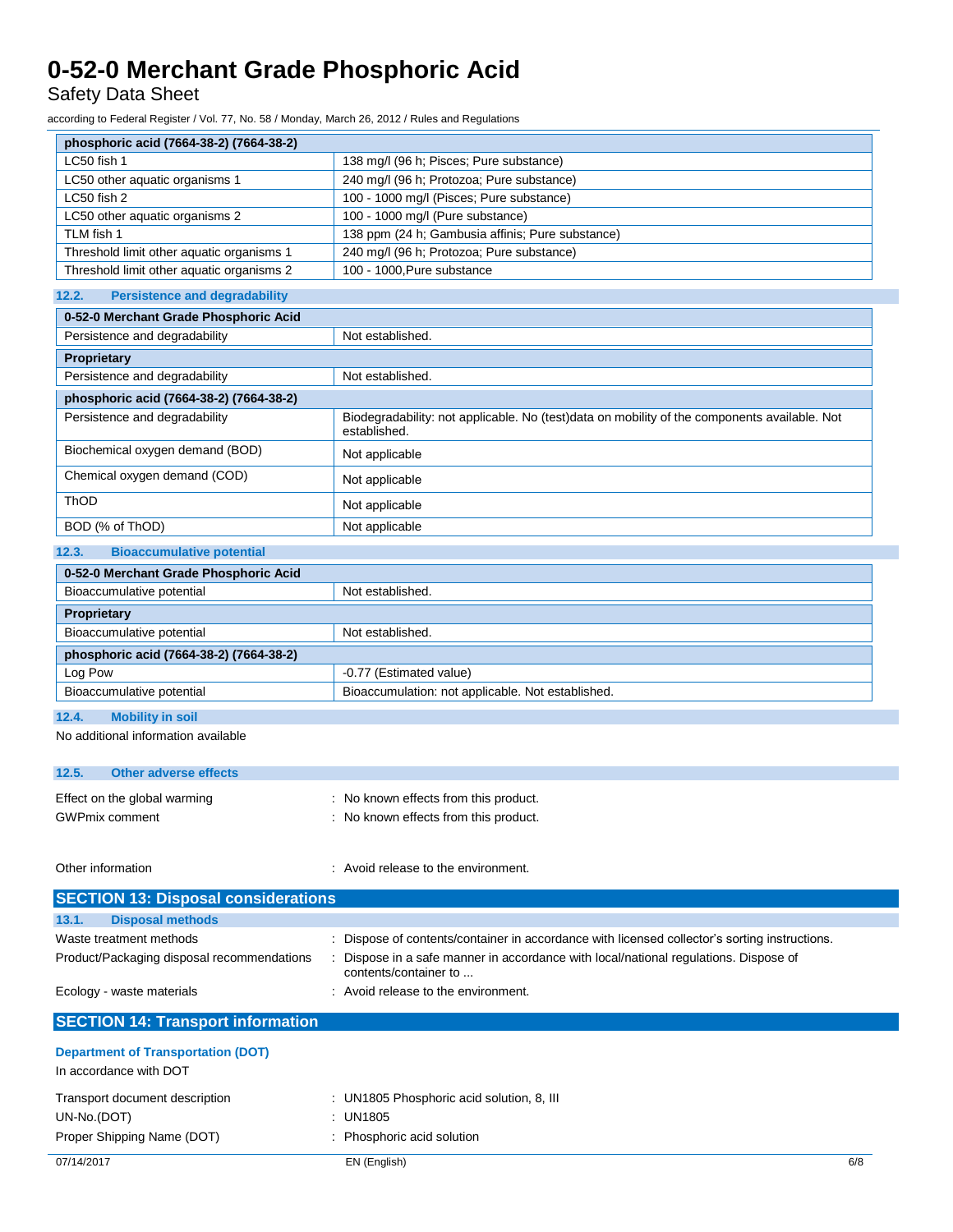Safety Data Sheet

according to Federal Register / Vol. 77, No. 58 / Monday, March 26, 2012 / Rules and Regulations

| Class (DOT)                                                               | $: 8$ - Class 8 - Corrosive material 49 CFR 173.136                                                                                                                                                                                                                                                                                                                                                                                                                                                                                                                                                                                                                                                                                                                                                                                                                                                                                                                                                                         |
|---------------------------------------------------------------------------|-----------------------------------------------------------------------------------------------------------------------------------------------------------------------------------------------------------------------------------------------------------------------------------------------------------------------------------------------------------------------------------------------------------------------------------------------------------------------------------------------------------------------------------------------------------------------------------------------------------------------------------------------------------------------------------------------------------------------------------------------------------------------------------------------------------------------------------------------------------------------------------------------------------------------------------------------------------------------------------------------------------------------------|
| Packing group (DOT)                                                       | : III - Minor Danger                                                                                                                                                                                                                                                                                                                                                                                                                                                                                                                                                                                                                                                                                                                                                                                                                                                                                                                                                                                                        |
| Hazard labels (DOT)                                                       | : 8 - Corrosive                                                                                                                                                                                                                                                                                                                                                                                                                                                                                                                                                                                                                                                                                                                                                                                                                                                                                                                                                                                                             |
|                                                                           | <b>CORROSIVE</b>                                                                                                                                                                                                                                                                                                                                                                                                                                                                                                                                                                                                                                                                                                                                                                                                                                                                                                                                                                                                            |
| DOT Packaging Non Bulk (49 CFR 173.xxx)                                   | : 203                                                                                                                                                                                                                                                                                                                                                                                                                                                                                                                                                                                                                                                                                                                                                                                                                                                                                                                                                                                                                       |
| DOT Packaging Bulk (49 CFR 173.xxx)                                       | : 241                                                                                                                                                                                                                                                                                                                                                                                                                                                                                                                                                                                                                                                                                                                                                                                                                                                                                                                                                                                                                       |
| DOT Special Provisions (49 CFR 172.102)                                   | : A7 - Steel packagings must be corrosion-resistant or have protection against corrosion.<br>IB3 - Authorized IBCs: Metal (31A, 31B and 31N); Rigid plastics (31H1 and 31H2); Composite<br>(31HZ1 and 31HA2, 31HB2, 31HN2, 31HD2 and 31HH2). Additional Requirement: Only liquids<br>with a vapor pressure less than or equal to 110 kPa at 50 C (1.1 bar at 122 F), or 130 kPa at 55<br>C (1.3 bar at 131 F) are authorized, except for UN2672 (also see Special Provision IP8 in Table<br>2 for UN2672).<br>N34 - Aluminum construction materials are not authorized for any part of a packaging which is<br>normally in contact with the hazardous material.<br>T4 - 2.65 178.274(d)(2) Normal 178.275(d)(3)<br>TP1 - The maximum degree of filling must not exceed the degree of filling determined by the<br>following: Degree of filling = $97 / (1 + a (tr - tf))$ Where: tr is the maximum mean bulk<br>temperature during transport, and tf is the temperature in degrees celsius of the liquid during<br>filling. |
| DOT Packaging Exceptions (49 CFR 173.xxx)                                 | : 154                                                                                                                                                                                                                                                                                                                                                                                                                                                                                                                                                                                                                                                                                                                                                                                                                                                                                                                                                                                                                       |
| DOT Quantity Limitations Passenger aircraft/rail : 5 L<br>(49 CFR 173.27) |                                                                                                                                                                                                                                                                                                                                                                                                                                                                                                                                                                                                                                                                                                                                                                                                                                                                                                                                                                                                                             |
| DOT Quantity Limitations Cargo aircraft only (49 : 60 L<br>CFR 175.75)    |                                                                                                                                                                                                                                                                                                                                                                                                                                                                                                                                                                                                                                                                                                                                                                                                                                                                                                                                                                                                                             |
| DOT Vessel Stowage Location                                               | : A - The material may be stowed "on deck" or "under deck" on a cargo vessel and on a<br>passenger vessel.                                                                                                                                                                                                                                                                                                                                                                                                                                                                                                                                                                                                                                                                                                                                                                                                                                                                                                                  |
| Other information                                                         | : No supplementary information available.                                                                                                                                                                                                                                                                                                                                                                                                                                                                                                                                                                                                                                                                                                                                                                                                                                                                                                                                                                                   |
| <b>TDG</b>                                                                |                                                                                                                                                                                                                                                                                                                                                                                                                                                                                                                                                                                                                                                                                                                                                                                                                                                                                                                                                                                                                             |
| <b>Transport by sea</b>                                                   |                                                                                                                                                                                                                                                                                                                                                                                                                                                                                                                                                                                                                                                                                                                                                                                                                                                                                                                                                                                                                             |
| Transport document description (IMDG)                                     | : UN 1805 PHOSPHORIC ACID SOLUTION, 8, III                                                                                                                                                                                                                                                                                                                                                                                                                                                                                                                                                                                                                                                                                                                                                                                                                                                                                                                                                                                  |
| UN-No. (IMDG)                                                             | : 1805                                                                                                                                                                                                                                                                                                                                                                                                                                                                                                                                                                                                                                                                                                                                                                                                                                                                                                                                                                                                                      |
| Proper Shipping Name (IMDG)                                               | : PHOSPHORIC ACID SOLUTION                                                                                                                                                                                                                                                                                                                                                                                                                                                                                                                                                                                                                                                                                                                                                                                                                                                                                                                                                                                                  |
| Class (IMDG)                                                              | : 8 - Corrosive substances                                                                                                                                                                                                                                                                                                                                                                                                                                                                                                                                                                                                                                                                                                                                                                                                                                                                                                                                                                                                  |
| Packing group (IMDG)                                                      | : III - substances presenting low danger                                                                                                                                                                                                                                                                                                                                                                                                                                                                                                                                                                                                                                                                                                                                                                                                                                                                                                                                                                                    |
| Limited quantities (IMDG)                                                 | : 5L                                                                                                                                                                                                                                                                                                                                                                                                                                                                                                                                                                                                                                                                                                                                                                                                                                                                                                                                                                                                                        |
| Air transport                                                             |                                                                                                                                                                                                                                                                                                                                                                                                                                                                                                                                                                                                                                                                                                                                                                                                                                                                                                                                                                                                                             |
| Transport document description (IATA)                                     | : UN 1805 Phosphoric acid, solution, 8, III                                                                                                                                                                                                                                                                                                                                                                                                                                                                                                                                                                                                                                                                                                                                                                                                                                                                                                                                                                                 |
| UN-No. (IATA)                                                             | : 1805                                                                                                                                                                                                                                                                                                                                                                                                                                                                                                                                                                                                                                                                                                                                                                                                                                                                                                                                                                                                                      |
| Proper Shipping Name (IATA)                                               | Phosphoric acid, solution<br>÷.                                                                                                                                                                                                                                                                                                                                                                                                                                                                                                                                                                                                                                                                                                                                                                                                                                                                                                                                                                                             |
| Class (IATA)                                                              | : 8 - Corrosives                                                                                                                                                                                                                                                                                                                                                                                                                                                                                                                                                                                                                                                                                                                                                                                                                                                                                                                                                                                                            |
| Packing group (IATA)                                                      | : III - Minor Danger                                                                                                                                                                                                                                                                                                                                                                                                                                                                                                                                                                                                                                                                                                                                                                                                                                                                                                                                                                                                        |
| <b>SECTION 15: Regulatory information</b>                                 |                                                                                                                                                                                                                                                                                                                                                                                                                                                                                                                                                                                                                                                                                                                                                                                                                                                                                                                                                                                                                             |
| 15.1. US Federal regulations                                              |                                                                                                                                                                                                                                                                                                                                                                                                                                                                                                                                                                                                                                                                                                                                                                                                                                                                                                                                                                                                                             |
| 0-52-0 Merchant Grade Phosphoric Acid                                     |                                                                                                                                                                                                                                                                                                                                                                                                                                                                                                                                                                                                                                                                                                                                                                                                                                                                                                                                                                                                                             |

| Not listed on the United States TSCA (Toxic Substances Control Act) inventory<br>Not subject to reporing requirements of the United States SARA Section 313 |         |  |
|-------------------------------------------------------------------------------------------------------------------------------------------------------------|---------|--|
| CERCLA RQ                                                                                                                                                   | 5000 lb |  |
| .                                                                                                                                                           |         |  |

All components of this product are listed, or excluded from listing, on the United States Environmental Protection Agency Toxic Substances Control Act (TSCA) inventory except for:

# Proprietary CAS No %